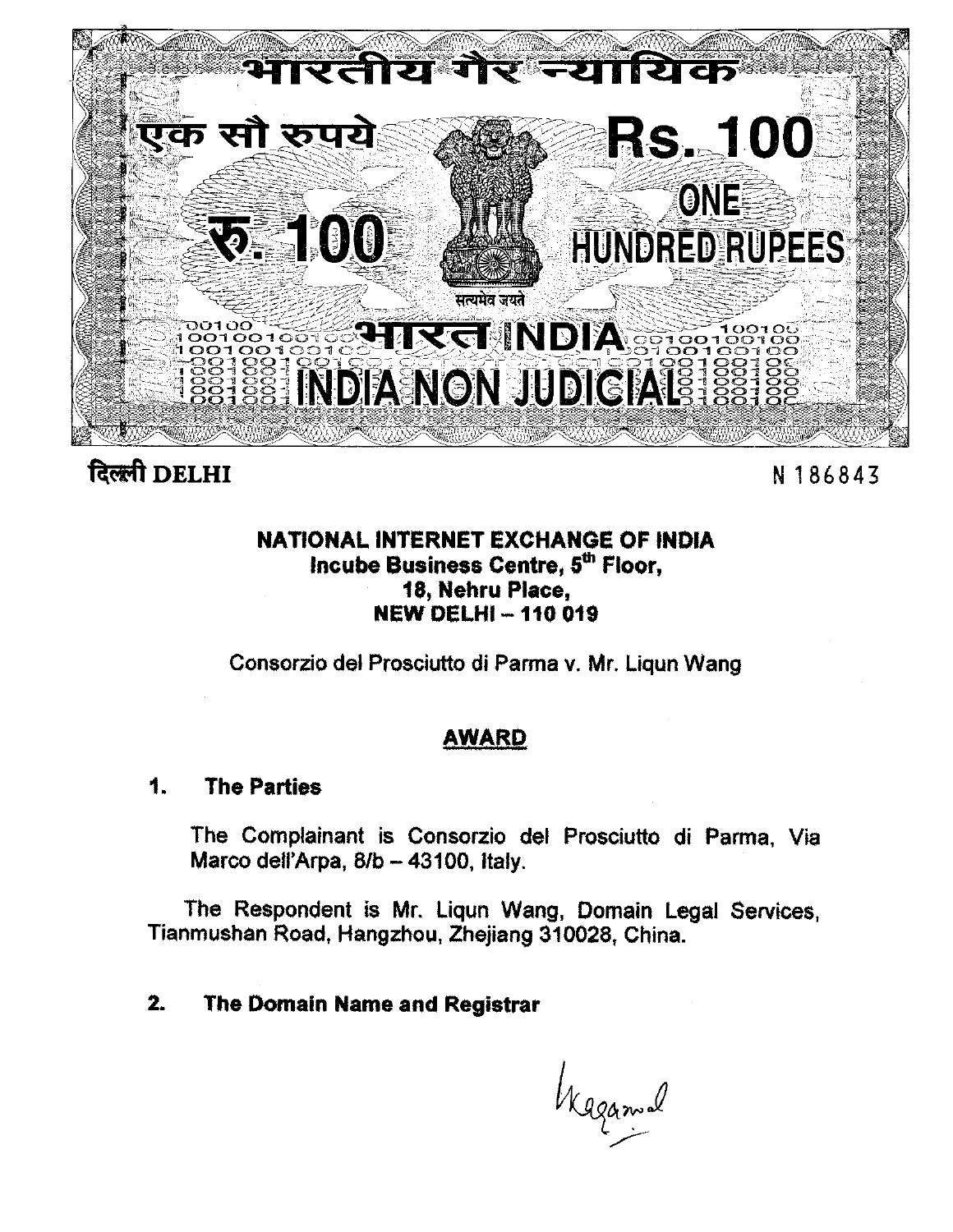The disputed domain name is [<www.parmaham.in>.](http://www.parmaham.in) The said domain name is registered with Directi Internet Solutions Pvt. Ltd. Dba Public Domain [Registry.com.](http://Registry.com)

# 3. **Procedural History**

- (a) A Complaint dated January 10, 2011 has been filed with the National Internet Exchange of India. The Complainant has made the registrar verification in connection with the domain name at issue. The print outs so received are attached with the Complaint. It is confirmed that the Respondent is listed as the registrant and provided the contact details for the administrative, billing, and technical contact. The Exchange verified that the Complaint satisfied the formal requirements of the Indian Domain Name Dispute Resolution Policy (INDRP) (the "Policy") and the Rules framed thereunder.
- (b) The Exchange appointed Dr. Vinod K. Agarwal, Advocate and former Law Secretary to the Government of India as the sole arbitrator in this matter on February 3, 2011. The arbitrator finds that he was properly appointed. The Arbitrator has submitted the Statement of Acceptance and Declaration of Impartiality and Independence, as required by the Exchange.
- (c) In accordance with the Rules, on  $7<sup>th</sup>$  February 2011 the Sole Arbitrator formally notified the Respondent of the Complaint. The Respondent was required to submit his defence within 15 days from the date of receipt of the letter, that is, by  $7<sup>th</sup>$ March 2011 (taking 7 days each in the transit of the communication both ways). The Respondent was informed that if his response was not received by that date, he would be considered in default and the matter will proceed exparte.

# 4. **Factual Background**

From the Complaint and the various annexure to it, the Arbitrator has found the following facts:

Kagamel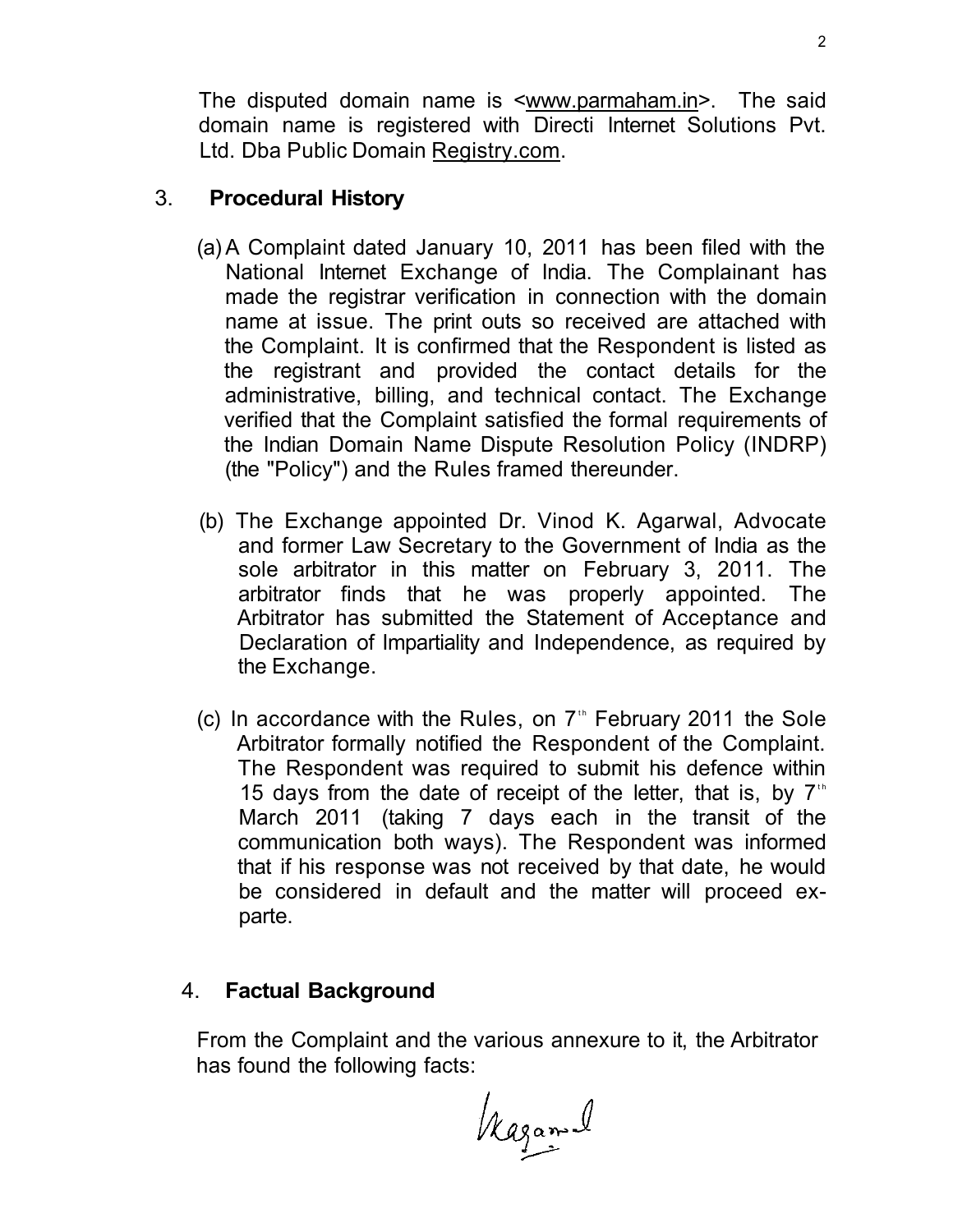### **Complainant's activities**

The CompJainant is a voluntary Consortium (Consorzio) of Parma Ham. It was established in 1963 by 23 producers of ham of the Parma region in Italy. There is a well defined Parma production area. It is around 5 km south of the via Emilia and encircled by the river Enza in the east and the river Stirone in the west. The Consortium now has 189 members. In the aforesaid Parma region highest quality of hams are produced. It is stated that the tradition and practice of the region of Parma of preparing specially cured ham dates back to 100 BC. The word "Prosciutto" is derived from the Latin word "perexsuctum" meaning thereby "dried ham" an indication of the purity of Parma Ham productions and their ancient roots in Italy. Only Hams produced and cured in the hills around Parma region may become Parma Ham.

### **Respondent's Identity and Activities**

Respondent did not file any reply. Hence, the Respondent's activities are not known.

#### **5. Parties Contentions**

#### **A. Complainant**

The Complainant contends that each of the elements specified in the Policy are applicable to this dispute.

In relation to element (i), the Cbmplainant contends that it is one of the leading Consortiums of Parma Ham. In many countries the words "Parma", "Prosciutto di Parma" etc., are registered as trademarks and/or certification marks.

The Consortium is the owner of a number of domain names. Some such domain names are <parmaham.net>; <parmaham.us>; <parmaham.com.cn>; <parmaham.biz>; <parmaham.eu>; <parmaham.com>; <parmaham.co.uk>;  $\epsilon$  <parmaham.org>;  $\epsilon$  <parmaham Jnfo>;  $\epsilon$  <parma-ham.de>; <parma-ham.com>; <parma-ham.com.au>; etc. Therefore, the

Kaganual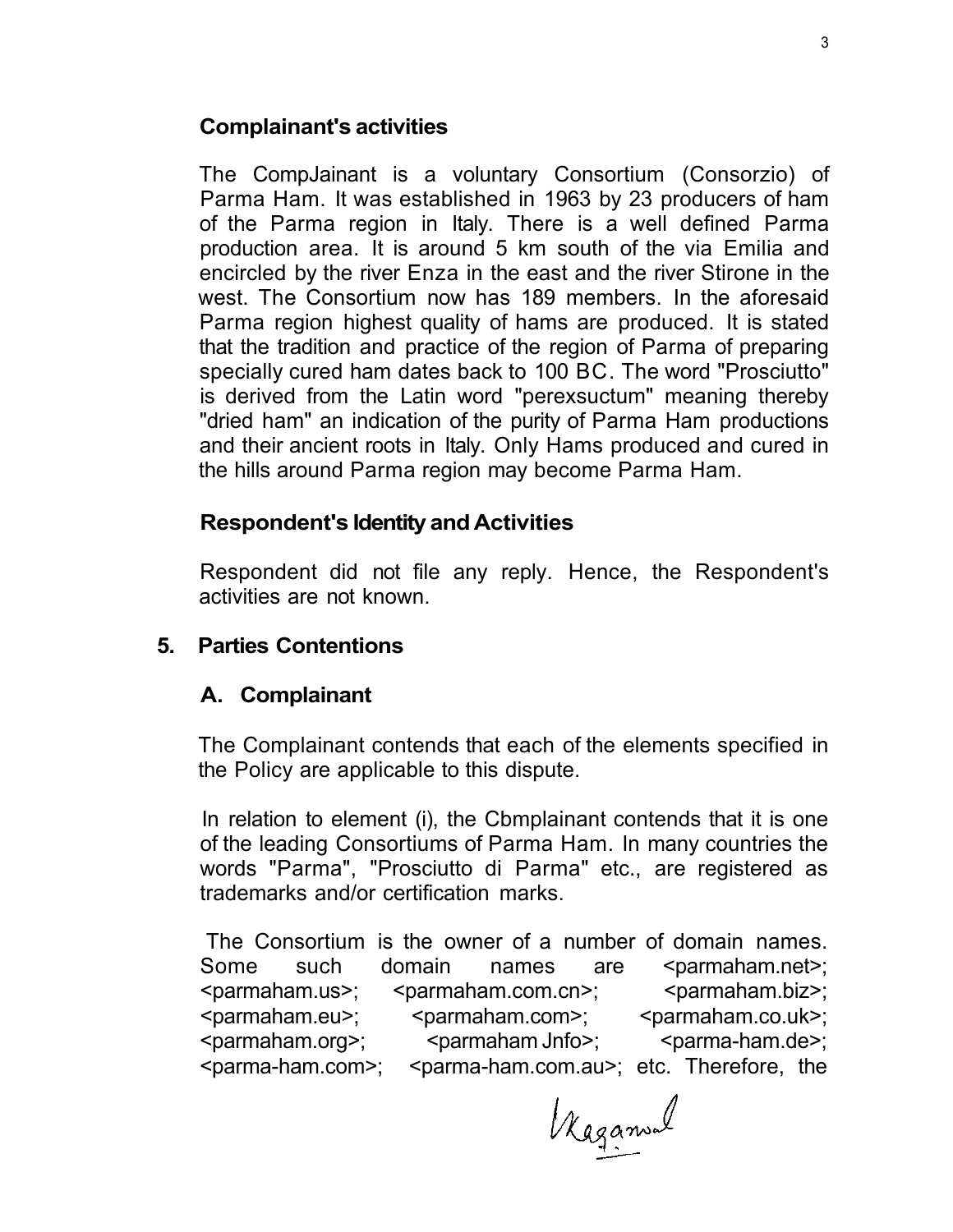Complainant is well known to its customers as well as in business circles as Parmaham all around the world.

In relation to element (ii), the Complainant contends that the Respondent (as an individual, business, or other organization) has not been commonly known by the mark "parmaham". Parma is a region of Italy. China has no region by the name Parma. Further, the Respondent is not making a legitimate or fair use of the said domain name for offering goods and services. The Respondent registered the domain name for the sole purpose of creating confusion and misleading the general public.

In support of its contentions, the Complainant has relied on the decisions in the cases of American Home Products Corporation vs. Ben Malgioglio, WIPO Case No. D20000-1602 and Vestel Elektronik Sanayi Ve Ticaret As vs. Mehmet Kahvect, WIPO Case No. D2000-1244 where in it has been held that a passive holding of a domain name is an evidence of a lack of legitimate rights and interests in that name.

Regarding the element at (iii), the Complainant contends that the main object of registering the domain name [<www.parmaham.in>](http://www.parmaham.in) by the Respondent is to earn profit by selling the domain name and to mislead the general public and the customers of the Complainant. The Complainant has stated that the use of a domain name that appropriates a well known trademark or servicemark to promote competing or infringing products cannot be considered a *"bona fide offering of goods and services".* 

# **B. Respondent**

The Respondent did not submit any evidence or argument indicating his relation with the disputed domain name <parmaham> or any trademark right, domain name right or contractual right. Therefore, the Respondent has no legal right or interest in the disputed domain name.

Kagamel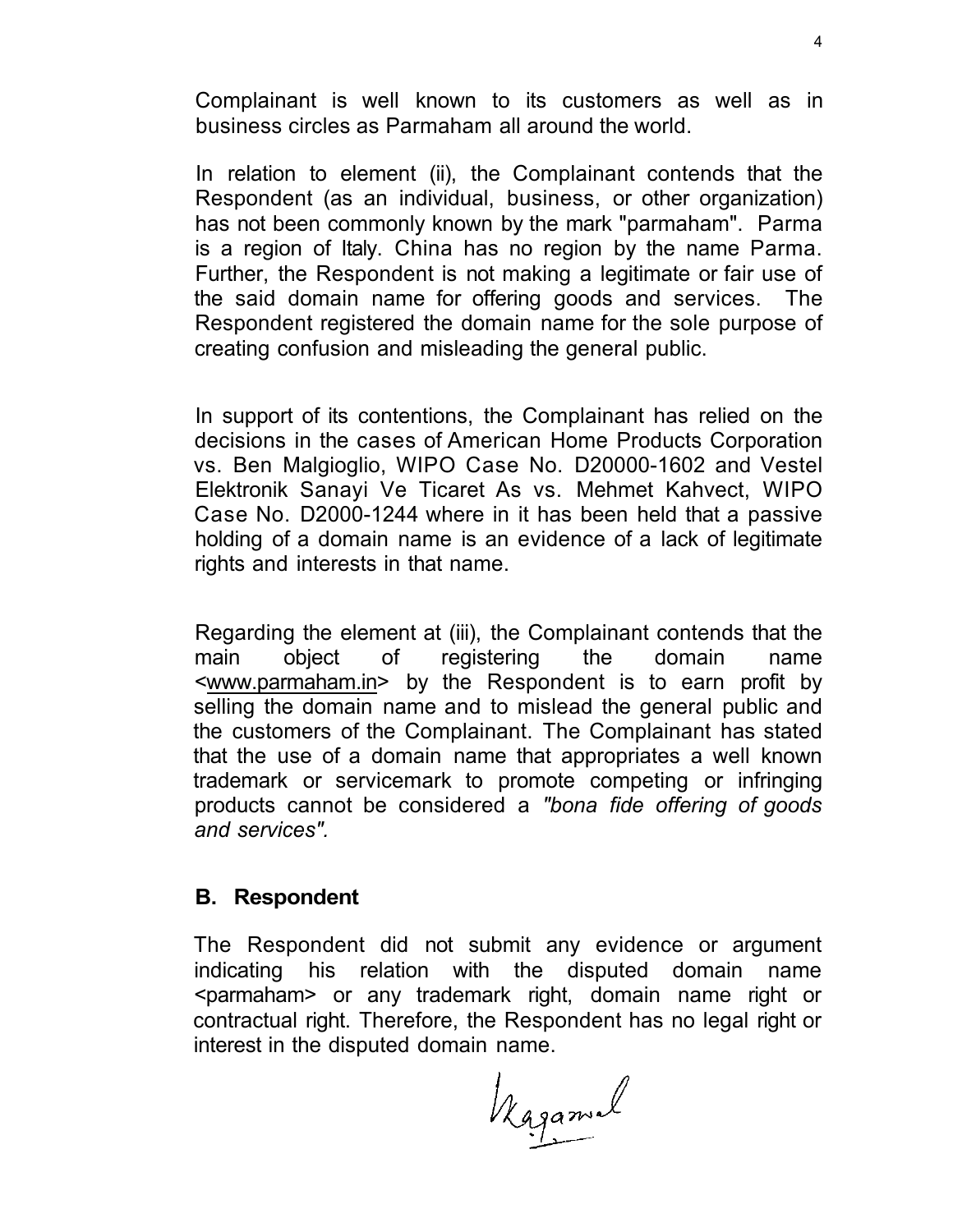#### **6. Discussion and Findings**

The Rules instructs this arbitrator as to the principles to be used in rendering its decision. It says that, "a panel shall decide a complaint on the basis of the statements and documents submitted in accordance with the Policy, the Arbitration and Conciliation Act, 1996, the Rules and any rules and principles of law that it deems applicable".

According to the Policy, the Complainant must prove that:

- (i) The domain name is identical or confusingly similar to a trademark or service mark in which the Complainant has rights;
- (ii) The Respondent has no rights or legitimate interests in respect of the domain name that is the subject of Complaint; and
- (iii) The domain name in question has been registered and is being used in bad faith and for the purposes of .trafficking;

#### **A. Identical or Confusingly Similar**

As per the whois information, the Respondent has created the disputed domain name [<www.parmaham.in>](http://www.parmaham.in) on April 22, 2010. The expiration date is April 22, 2011.

According to the information submitted by the Complainant, the Complainant is the owner of several registrations of Geographical indications, trademarks and certification marks "PROSCIUTTO Dl PHARMA", "PARMA" and "PARMA HAM".

The trademark and/or certification mark "PROSCIUTTO Dl PHARMA" and "PARMA" are registered in many countries of the world such as, Argentina, Australia, Benelux, Chili, Croatia, Hong Kong, Iceland, Itaty, Mexico, Monaco, Peru, Poland, Portugal,

Kagamel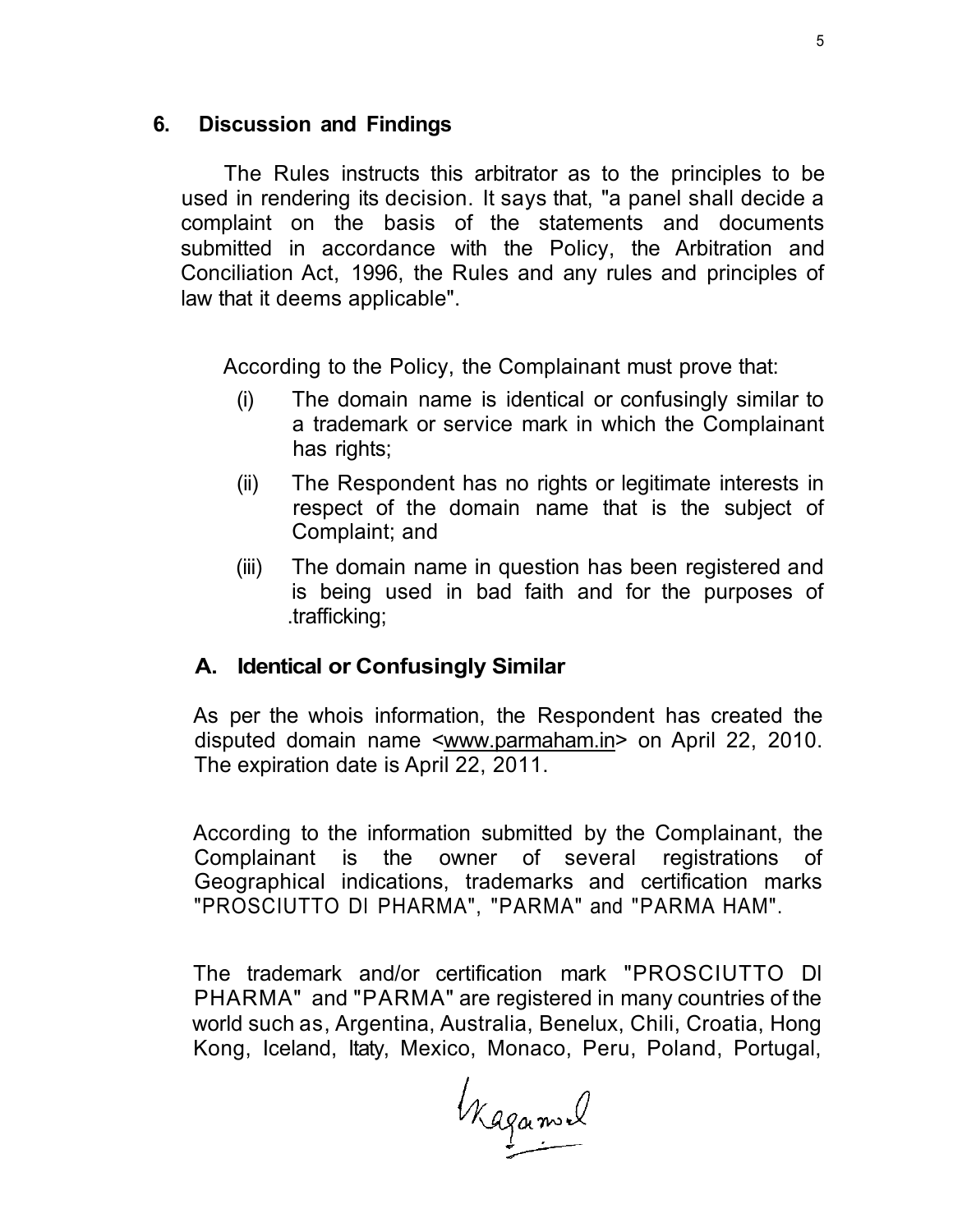Russia, Singapore, South Africa, United Kingdom, United States of America, etc. In most of these countries the registration is in class 29 - "Ham protected by the designation of origin Prosciutto di Parma; meat and charcuterie, except ham; fish; poultry; eggs; meat extracts, etc.

In India the Applications No. 164 submitted to the Registrar of Trademarks on March 26, 2009 by the Complainant for the registration of the Geographical Indication Prosciutto di Parma "Parma Ham" in Class 29 has already been advertised and is pending registration.

The present dispute pertains to the domain name [<www.parmaham.in>.](http://www.parmaham.in) The Complainant possesses a large number of other domain names with the word "parmaham" and "prosciutto di pharma" as indicated above. The Complainant is also the owner of trademark/certification mark "prosciutto di Parma" and "Parma", etc. Most of these domain names and the trademarks/certification marks have been created by the Complainant much before the date of creation of the disputed domain name by the Respondent.

The disputed domain name is very much similar or identical to these domain names and the trademark/certification mark of the Complainant. Therefore, I hold that the domain name <[www.parmaham.in>](http://www.parmaham.in) is confusingly similar to the Complainant's marks.

# **B. Rights or Legitimate Interests**

The Respondent may demonstrate its rights to or legitimate interest in the domain name by proving any of the following circumstances:

(i) before any notice to the Respondent of the dispute, the Respondent's use of, or demonstrable preparations to use, the domain name or a name corresponding to the domain name in connection with a *bona fide* offering of

Wagamil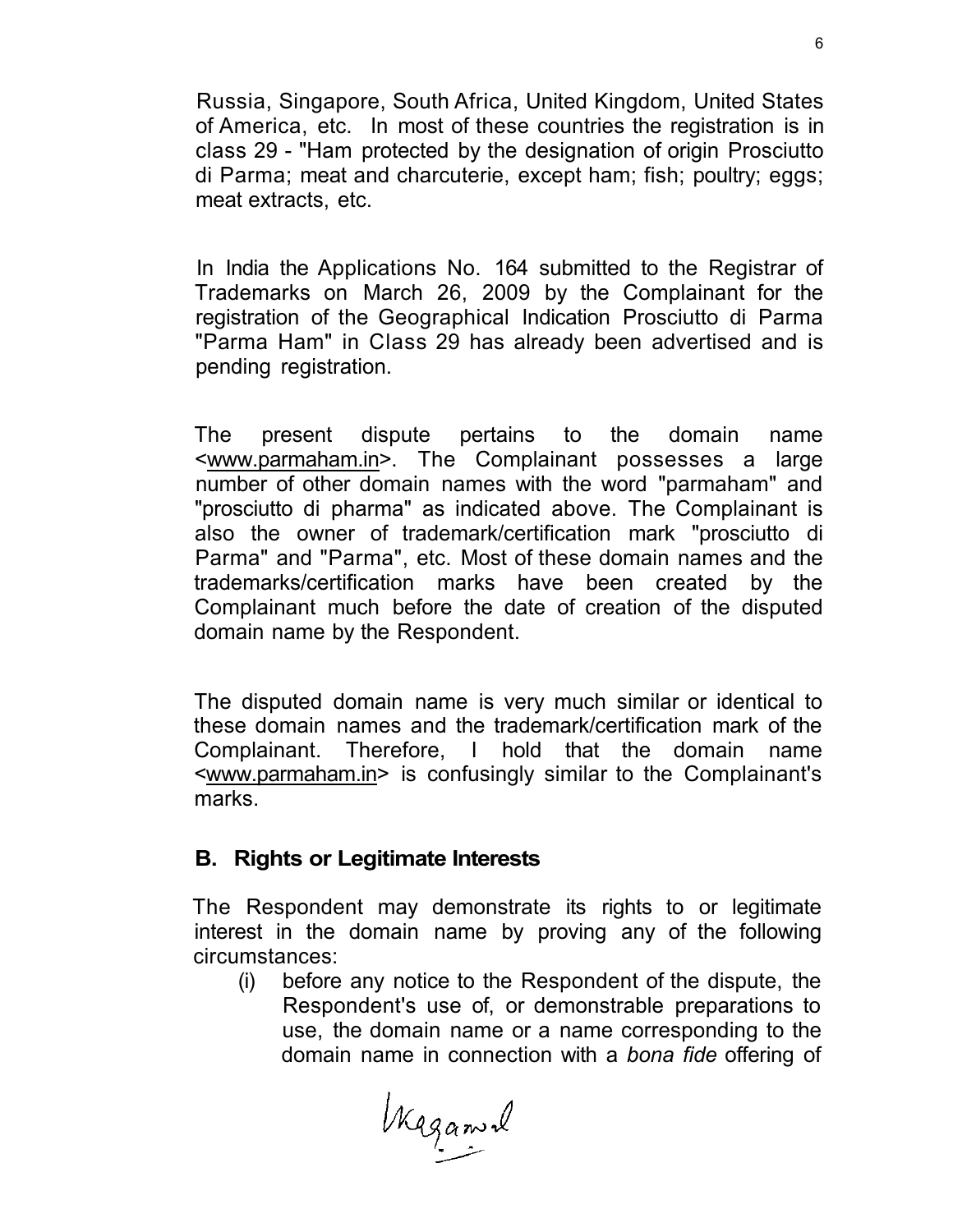a *bona fide* offering of goods or services; or

- (ii) the Respondent (as an individual, business or other organization) has been commonly known by the domain name, even if the Respondent has acquired no trademark or service mark rights; or
- (iii) The Respondent is making a legitimate non-commercial or fair use of the domain name, without intent for commercial gain to misleadingly divert consumers or to tarnish the trademark or service mark at issue.

The Respondent's response is not available in this case. There is no evidence to suggest that the Respondent has become known by the disputed domain name anywhere in the world. Based on the evidence adduced by the Complainant, it is concluded that the above circumstances do not exist in this case and that the Respondent has no rights or legitimate interests in the disputed domain name. Consorzio del Prosciutto di Pharma is the name and mark of the Complainant. The Respondent is known by the name of Mr. Liqun Wang. It is evident that the Respondent can have no legitimate interest in the domain name. Further, the Complainant has not licensed or otherwise permitted the Respondent to use its name or trademark or to apply for or use the domain name incorporating said name. I, therefore, find that the Respondent has no rights or legitimate interests in the domain names.

# C. **Registered and Used in Bad Faith**

Any of the following circumstances, in particular but without limitation, shall be considered evidence of the registration or use of the domain name in bad faith:

(i) Circumstances indicating that the Respondent has registered or acquired the domain name primarily for the purpose of selling, renting, or otherwise transferring the domain name registration to the Complainant who is the owner of the trademark or service mark or to a competitor of that Complainant, for valuable

Kaganval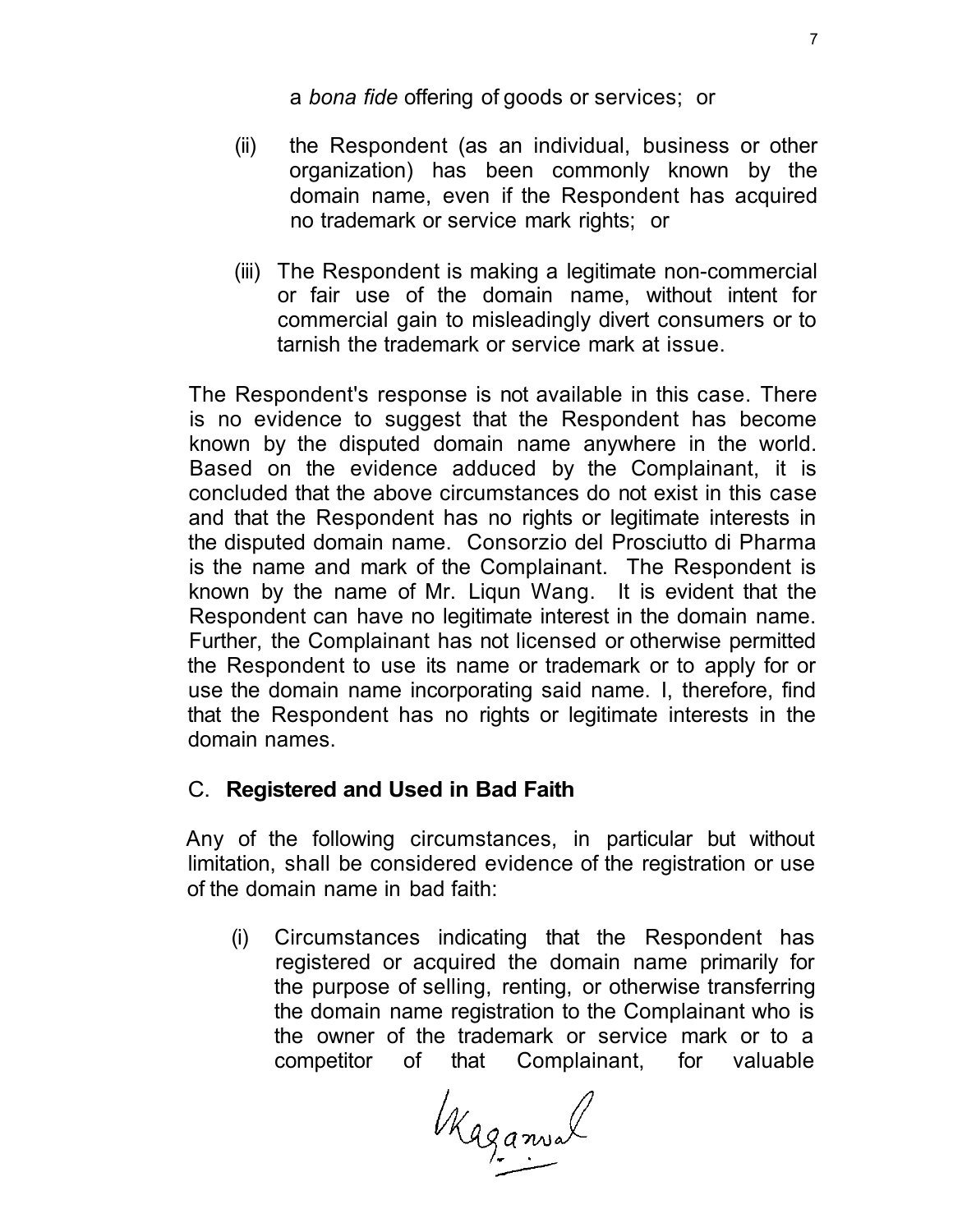consideration in excess of documented out of pocket costs directly related to the domain name; or

- (ii) The Respondent has registered the domain name in order to prevent the owner of the trademark or service mark from reflecting the mark in a corresponding domain name, provided that it has engaged in a pattern of such conduct; or
- (iii) The Respondent has registered the domain name primarily for the purpose of disrupting the business of a competitor; or
- (iv) By using the domain name, the Respondent has intentionally attempted to attract, for commercial gain, internet users to its website or other on-line location, by creating a likelihood of confusion with the Complainant's mark as to the source, sponsorship, affiliation, or endorsement of the Respondent's website or location or of a product or service on its website or location.

The contention of the Complainant is that the present case is covered by the above circumstances. There are circumstances indicating that the Respondent has intentionally attempted to attract, for commercial gain, internet users to its web site, by creating a likelihood of confusion with the Complainant's mark. The Respondent's registration of the domain name <[www.parmaham.in>](http://www.parmaham.in) is likely to cause immense confusion and deception and lead the general public into believing that the said domain name enjoys endorsement and/or originates from the Complainant.

On coming to know of registration of the disputed domain name, the Complainant sent a letter on June 16, 2010 to the Respondent demanding that the disputed domain name may be transferred to the Complainant. The letter was returned undelivered by the postal authorities. This raises question as to the veracity of the organization and contact details provided by the Respondent for the purposes of registering the disputed

Kagamil